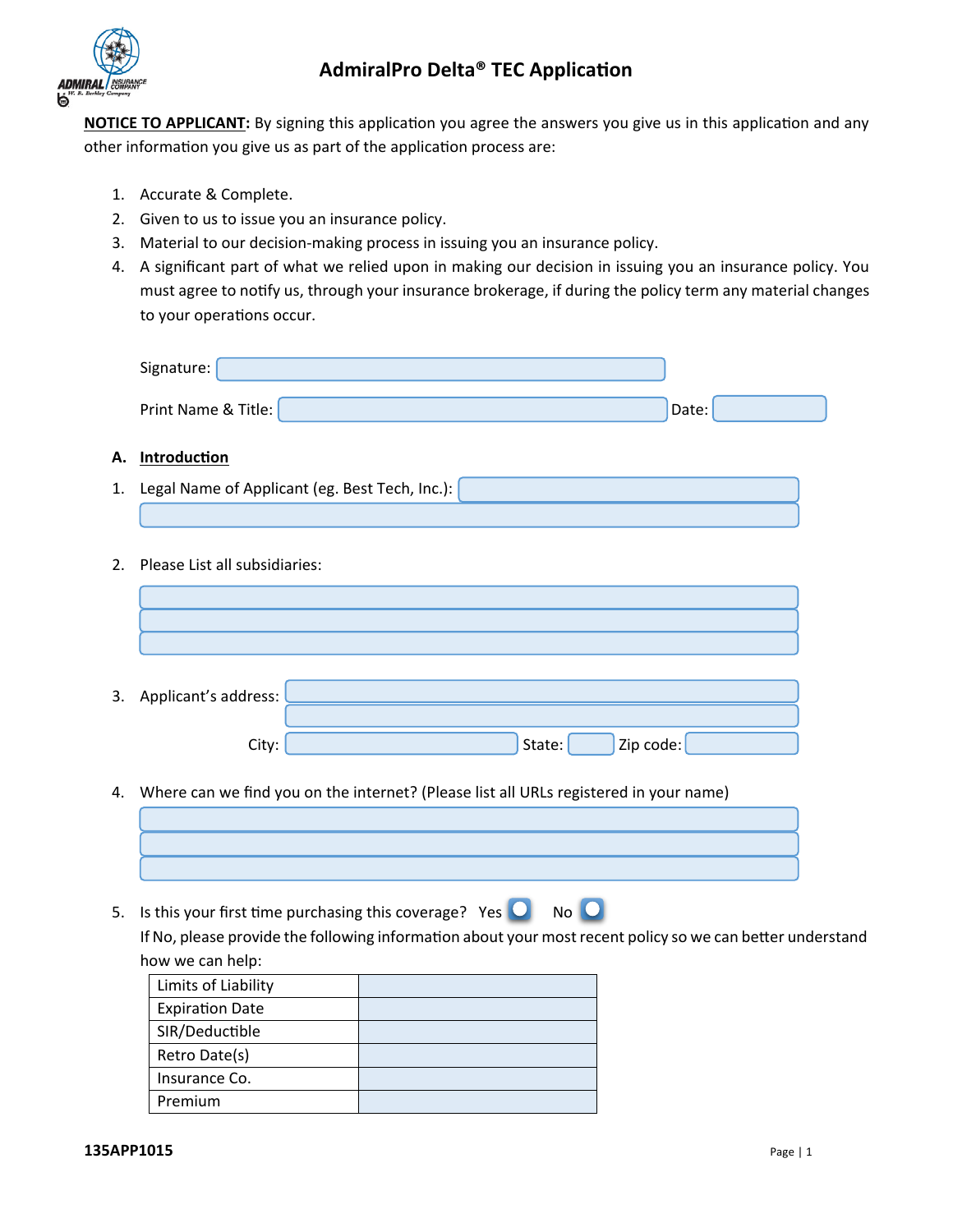

6. Is this insurance required by contract? Yes  $\bigcirc$  No  $\bigcirc$ If Yes, please submit a copy of the contract including the scope of work document.

#### **B. Getting To Know You**

l

- 1. How long have you been in business?
- 2. Please describe your business operations:
	-
- 3. Please describe an ideal end use of your product or service:
- 4. Did your business have any prior names? Yes  $\overline{O}$  No  $\overline{O}$ If Yes, please provide complete details:
- 5. Have you experienced any mergers, acquisitions, or divestitures in the last 5 years?  $Yes$   $O$  No  $O$

| Do you plan on any within the next 12 months? Yes $\Box$ No $\Box$      |
|-------------------------------------------------------------------------|
| If Yes, please provide complete details:                                |
|                                                                         |
|                                                                         |
|                                                                         |
| 6. Are you controlled by any other entity? Yes $\bigcirc$ No $\bigcirc$ |
| If Yes, please provide complete details:                                |
|                                                                         |
|                                                                         |

7. Do you offer any products or services that are not technology related? Yes  $\overline{\bullet}$  No  $\overline{\bullet}$ If Yes, please provide complete details: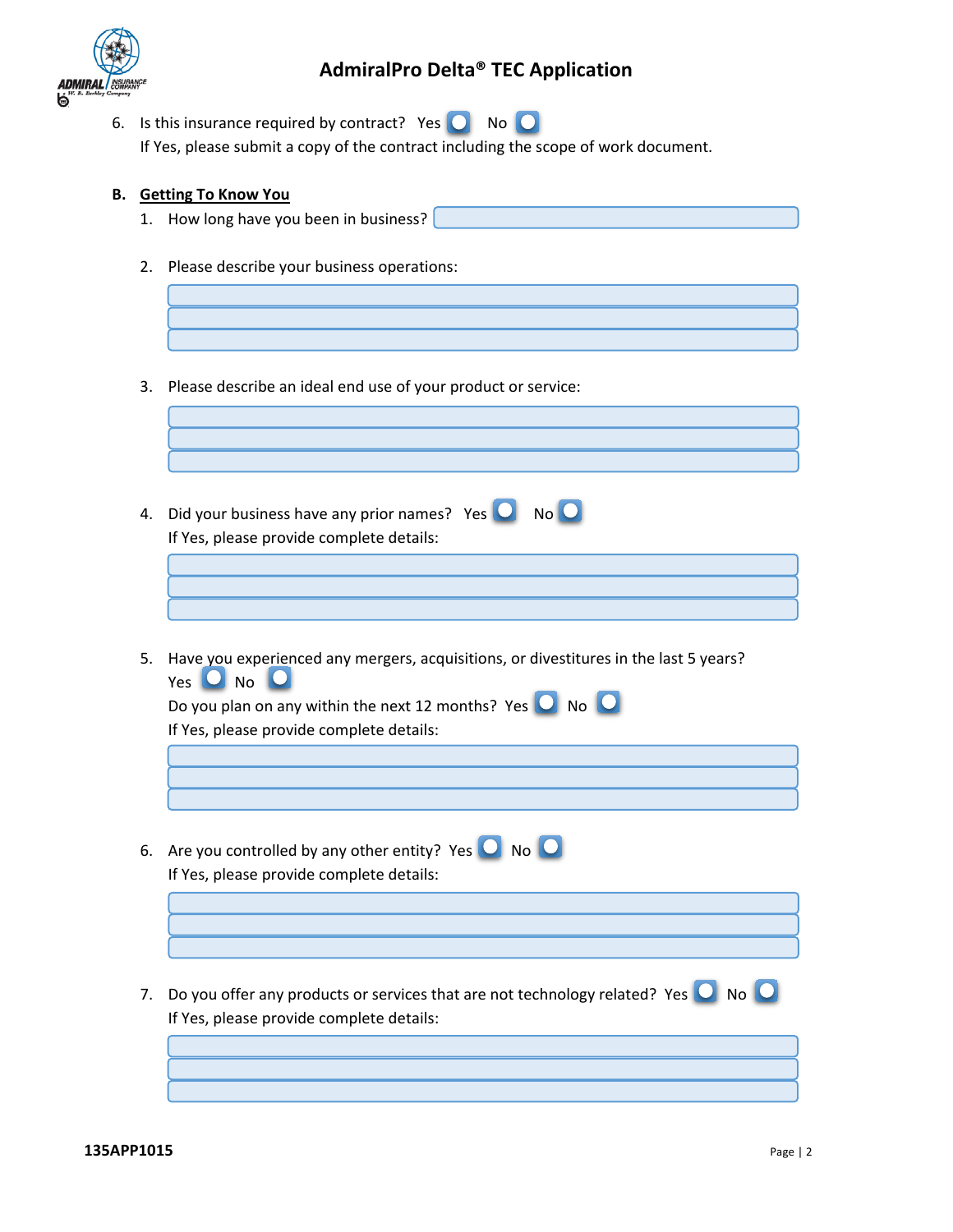



8. In the last fiscal year, what percentages of your revenue were from the following activities? (This section should total 100%)

| <b>Activities</b>                | Percentage | <b>Activities</b>                |
|----------------------------------|------------|----------------------------------|
| <b>Application Service</b>       |            | Monitoring (Real Time)           |
| Provider                         |            | Software Development, No         |
|                                  |            | <b>Monitoring Services</b>       |
| <b>Automation &amp; Control</b>  |            | <b>Network Security</b>          |
| System Development               |            | Consulting                       |
| <b>Call Center Services</b>      |            | Packaged Hardware                |
|                                  |            | Development and Sales            |
| Cloud Computing &                |            | Packaged Software                |
| <b>Electronic Data Storage</b>   |            | Development                      |
| <b>Computer Skills Training</b>  |            | Packaged Software Sales          |
|                                  |            | (Not Proprietary)                |
| <b>Custom Software</b>           |            | <b>Reference Material Portal</b> |
| Development                      |            |                                  |
| <b>Data Aggregation Services</b> |            | Software as a Service            |
|                                  |            | Provider (SaaS)                  |
| Data Destruction (e-cycling)     |            | <b>Software Consulting</b>       |
| GPS, GIS, or other Mapping       |            | Social Media Platform            |
| Software                         |            | Development                      |
| <b>Graphic Design/Branding</b>   |            | <b>Technology Consulting</b>     |
|                                  |            | (General)                        |
| Hardware Maintenance &           |            | <b>Technology Product Design</b> |
| Repair                           |            | & Development                    |
|                                  |            | (Proprietary)                    |
| Hardware & Software              |            | <b>Technology Product Design</b> |
| Integration/Installation         |            | for Others                       |
| <b>Health Information</b>        |            | <b>Tech Staffing</b>             |
| Exchange                         |            |                                  |
| <b>Health Information Portal</b> |            | <b>Telecommunication System</b>  |
|                                  |            | Consulting & Design              |
| <b>Internet Service Provider</b> |            | <b>Telemedicine Platform</b>     |
| <b>Medical Billing</b>           |            | Website Development              |
|                                  |            | (Incl. Insured's Content)        |
| <b>Mobile Application</b>        |            | Website Development for          |
| Development (for others)         |            | Others                           |
| Monitoring (Real Time)           |            | Web Hosting Services             |
| Software Development,            |            |                                  |
| <b>Including Monitoring</b>      |            |                                  |
| Services                         |            |                                  |
| <b>Other Services:</b>           |            |                                  |
|                                  |            | <b>TOTAL</b>                     |

| <b>Activities</b>    | Percentage | <b>Activities</b>                | Percentage |
|----------------------|------------|----------------------------------|------------|
| on Service           |            | Monitoring (Real Time)           |            |
|                      |            | Software Development, No         |            |
|                      |            | <b>Monitoring Services</b>       |            |
| on & Control         |            | <b>Network Security</b>          |            |
| evelopment           |            | Consulting                       |            |
| er Services          |            | Packaged Hardware                |            |
|                      |            | Development and Sales            |            |
| mputing &            |            | Packaged Software                |            |
| c Data Storage       |            | Development                      |            |
| r Skills Training    |            | Packaged Software Sales          |            |
|                      |            | (Not Proprietary)                |            |
| oftware              |            | <b>Reference Material Portal</b> |            |
| nent                 |            |                                  |            |
| regation Services    |            | Software as a Service            |            |
|                      |            | Provider (SaaS)                  |            |
| truction (e-cycling) |            | Software Consulting              |            |
| or other Mapping     |            | Social Media Platform            |            |
|                      |            | Development                      |            |
| esign/Branding       |            | <b>Technology Consulting</b>     |            |
|                      |            | (General)                        |            |
| Maintenance &        |            | <b>Technology Product Design</b> |            |
|                      |            | & Development                    |            |
|                      |            | (Proprietary)                    |            |
| e & Software         |            | <b>Technology Product Design</b> |            |
| on/Installation      |            | for Others                       |            |
| formation            |            | <b>Tech Staffing</b>             |            |
|                      |            |                                  |            |
| formation Portal     |            | <b>Telecommunication System</b>  |            |
|                      |            | Consulting & Design              |            |
| Service Provider     |            | <b>Telemedicine Platform</b>     |            |
| <b>Billing</b>       |            | Website Development              |            |
|                      |            | (Incl. Insured's Content)        |            |
| pplication           |            | Website Development for          |            |
| nent (for others)    |            | Others                           |            |
| ng (Real Time)       |            | Web Hosting Services             |            |
| Development,         |            |                                  |            |
| Monitoring           |            |                                  |            |
|                      |            |                                  |            |
| vices:               |            |                                  |            |
|                      |            | <b>TOTAL</b>                     |            |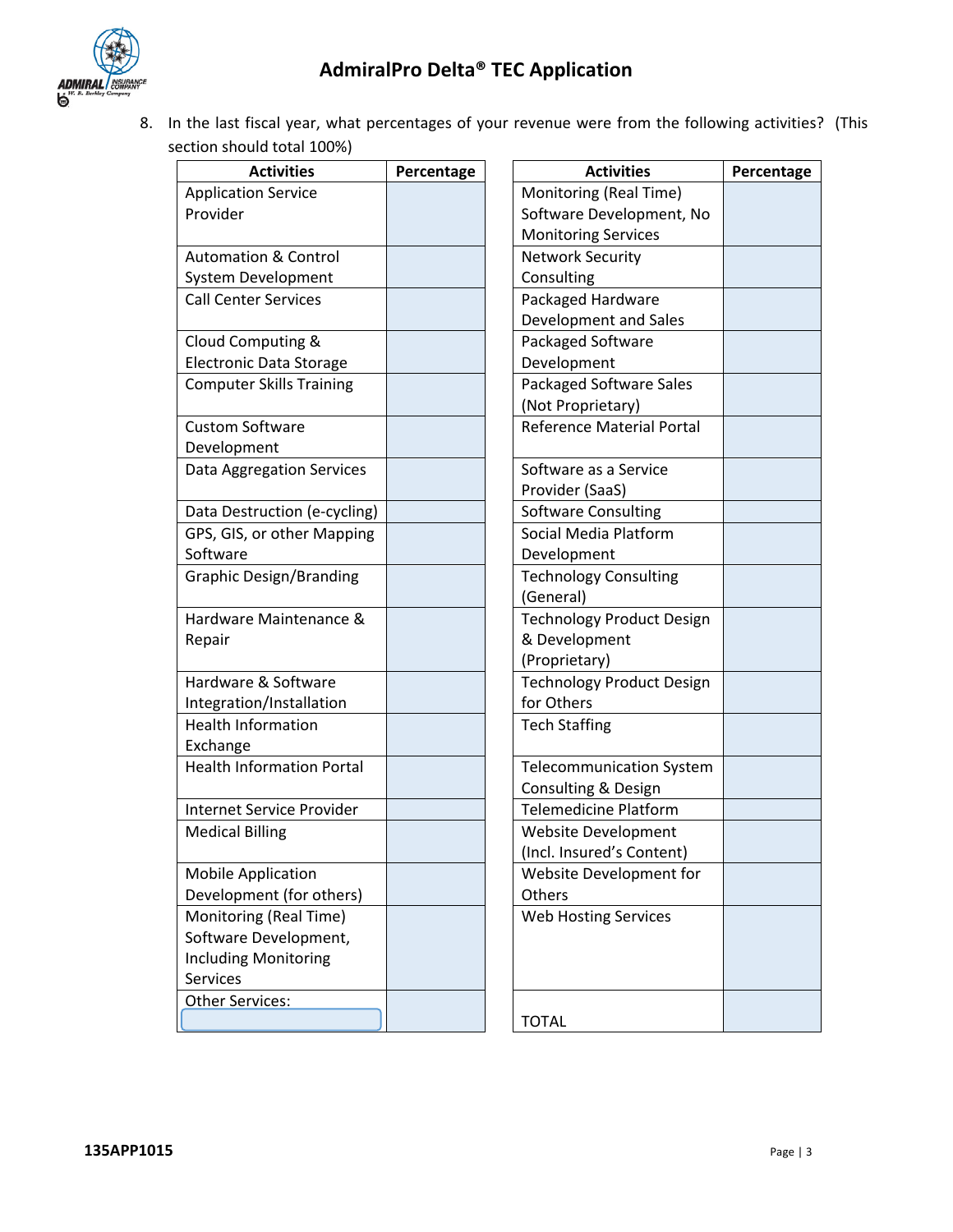

9. In the last fiscal year, please provide the percentage of revenue attributable to the following types of clients. (This should total 100%)

| Percentage | <b>Type of Clie</b>     |
|------------|-------------------------|
|            |                         |
|            | Law Enforcement         |
|            | <b>Local Government</b> |
|            | Manufacturing           |
|            | Oil & Gas               |
|            | Recreational            |
|            | Retail                  |
|            | <b>Small Businesses</b> |
|            | Transportation          |
|            | <b>Utilities</b>        |
|            | Other:                  |
|            | <b>TOTAL</b>            |
|            |                         |
|            |                         |

| <b>Type of Clients</b> | Percentage | <b>Type of Clients</b>  | Percentage |
|------------------------|------------|-------------------------|------------|
| асе                    |            | Law Enforcement         |            |
| cts/Engineers          |            | <b>Local Government</b> |            |
| otive                  |            | Manufacturing           |            |
| <b>Gaming</b>          |            | Oil & Gas               |            |
| iction Industry        |            | Recreational            |            |
| onal Institutions      |            | Retail                  |            |
| & Power Generation     |            | <b>Small Businesses</b> |            |
| inment/Athletics       |            | Transportation          |            |
| Government             |            | <b>Utilities</b>        |            |
| al Institutions        |            | Other:                  |            |
| lity                   |            | <b>TOTAL</b>            |            |
|                        |            |                         |            |

#### 10. REVENUES: (Revenue can be sales, capital funding, grants, etc.)

|                      | <b>Actual Prior Year</b> | <b>Current FY Projection</b> | <b>Next Year Projection</b> |
|----------------------|--------------------------|------------------------------|-----------------------------|
| U.S. Revenue         |                          |                              |                             |
| Foreign Revenue      |                          |                              |                             |
| <b>Total Revenue</b> |                          |                              |                             |
| Cost of Goods Sold   |                          |                              |                             |
| Capital Funding      |                          |                              |                             |

#### 11. Average Contract Details:

| <b>Industry of Client</b> | <b>Services Rendered</b> | <b>Project Duration</b> | <b>Revenue Derived</b> |
|---------------------------|--------------------------|-------------------------|------------------------|
|                           |                          |                         |                        |

#### 12. Five largest projects in the last 3 years?

| <b>Client</b> | <b>Services Rendered</b> | <b>Project Duration</b> | <b>Revenue Derived</b> |
|---------------|--------------------------|-------------------------|------------------------|
|               |                          |                         |                        |
|               |                          |                         |                        |
|               |                          |                         |                        |
|               |                          |                         |                        |
|               |                          |                         |                        |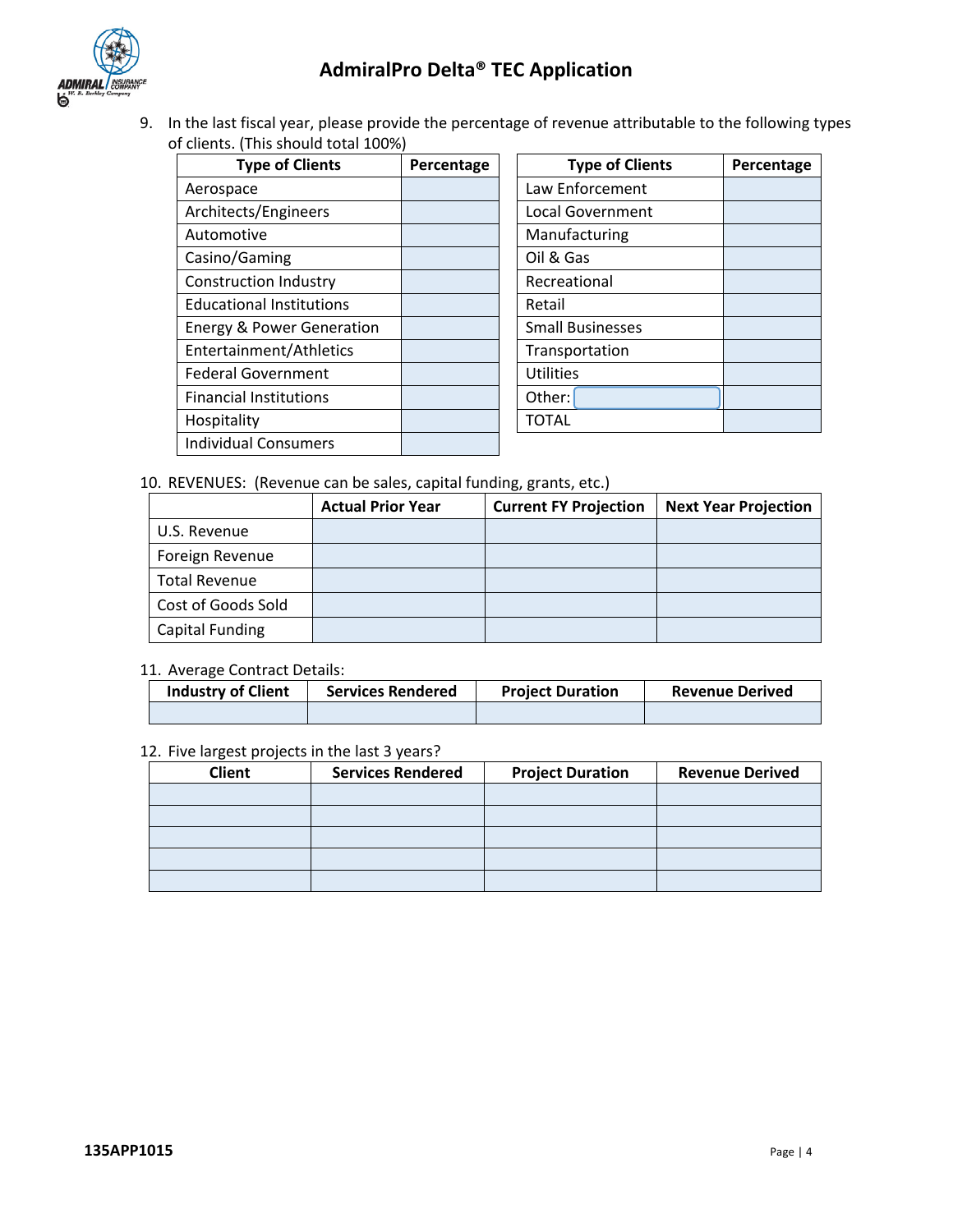

### **C. Your People**

1. How many people work for you? Please list the number of each.

| Principals, Partners, Officers |  |
|--------------------------------|--|
| <b>Technical Personnel</b>     |  |
| Independent Contractors        |  |
| Clerical & Support             |  |
| Sales & Marketing              |  |
| Other (Describe):              |  |

- 2. What is your total number of employees?
- 3. Do you have employees in countries other than the USA? Yes  $\overline{O}$  No  $\overline{O}$ If Yes, please provide complete details:
- 4. Do you subcontract any of your services to others? Yes  $\overline{O}$  No  $\overline{O}$ If Yes, please describe these operations:
- 5. Do you require subcontractors, independent contractors, or 3<sup>rd</sup> party vendors to carry insurance?  $Yes$   $O$  No  $O$

If Yes, does that requirement include coverage for:

| Coverage                          | <b>Yes</b> | No | <b>Minimum Limits of Liability</b> |
|-----------------------------------|------------|----|------------------------------------|
| Network Security and Data Privacy |            |    |                                    |
| <b>General Liability</b>          |            |    |                                    |
| <b>Professional Liability</b>     |            |    |                                    |

#### **D. Your Risk**

1. Please describe the most likely result if your product or service failed to perform as intended: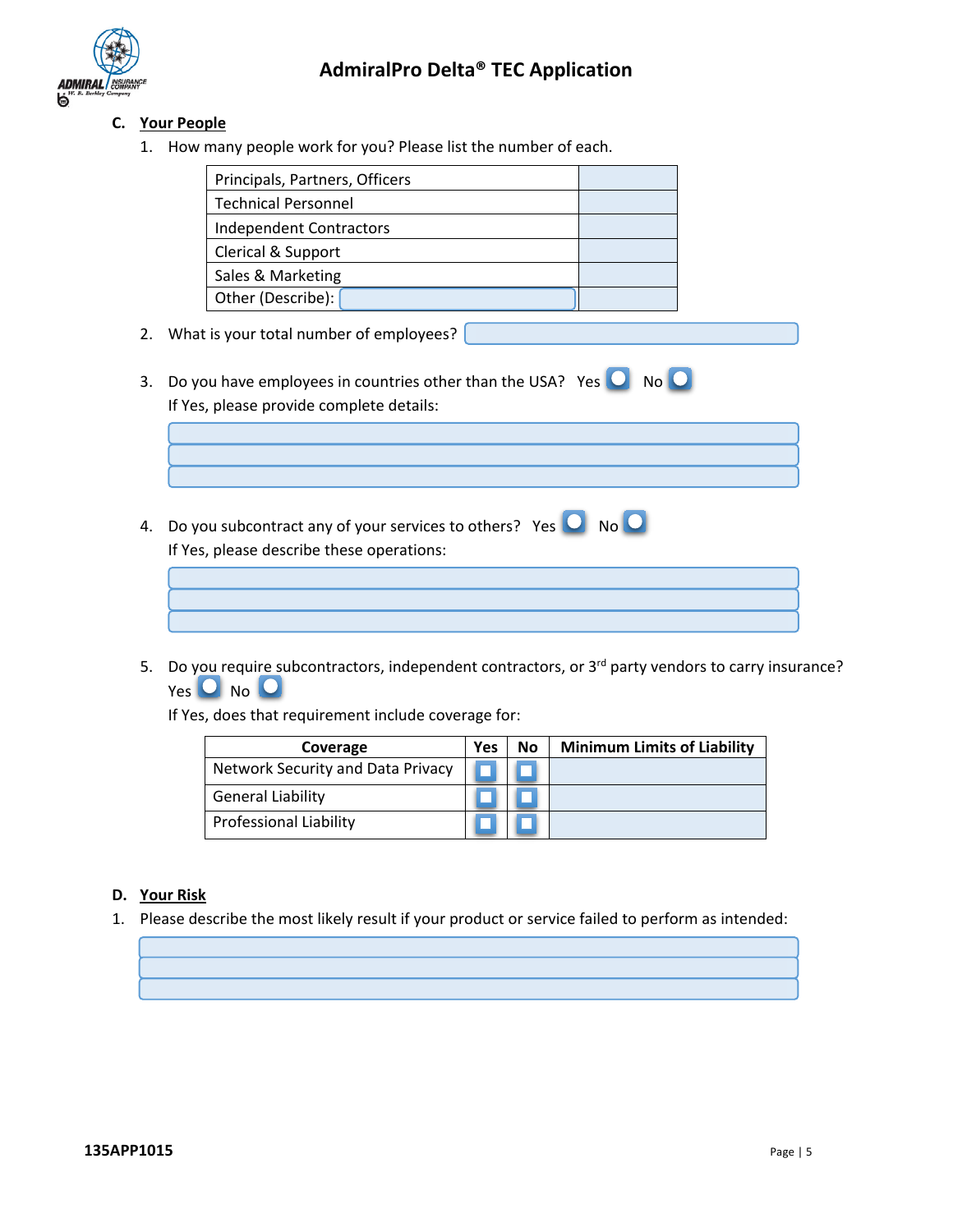

2. How many users would that affect?

| Less than 10     |  |
|------------------|--|
| 10-50            |  |
| 50-100           |  |
| Greater than 100 |  |

3. Is there an acceptable downtime for your customers if your product or service fails?

| <b>Yes</b> | No |  |
|------------|----|--|
|            |    |  |

If Yes:

| Less than 1 day  |  |
|------------------|--|
| Less than 2 Days |  |
| More than 2 days |  |

4. In the past year have you, or your Independent contractors experienced any project delays or other contract issues? Yes  $\bullet$  No  $\bullet$ If Yes, please describe:



5. Do you use written contracts or agreements with your clients on 100% of your products and services?  $Yes$   $O$  No  $O$ 

If no, what percentage of your clients sign contracts?  $\int$ 

6. What type of customer contracts do you use?

| Executable                             |  |
|----------------------------------------|--|
| Shrink Wrap                            |  |
| Click Wrap                             |  |
| Letter of Engagement<br>Purchase Order |  |
|                                        |  |
| Other:                                 |  |

7. Do your clients provide written acceptance and approval of the work you complete?  $Yes$   $O$  No  $O$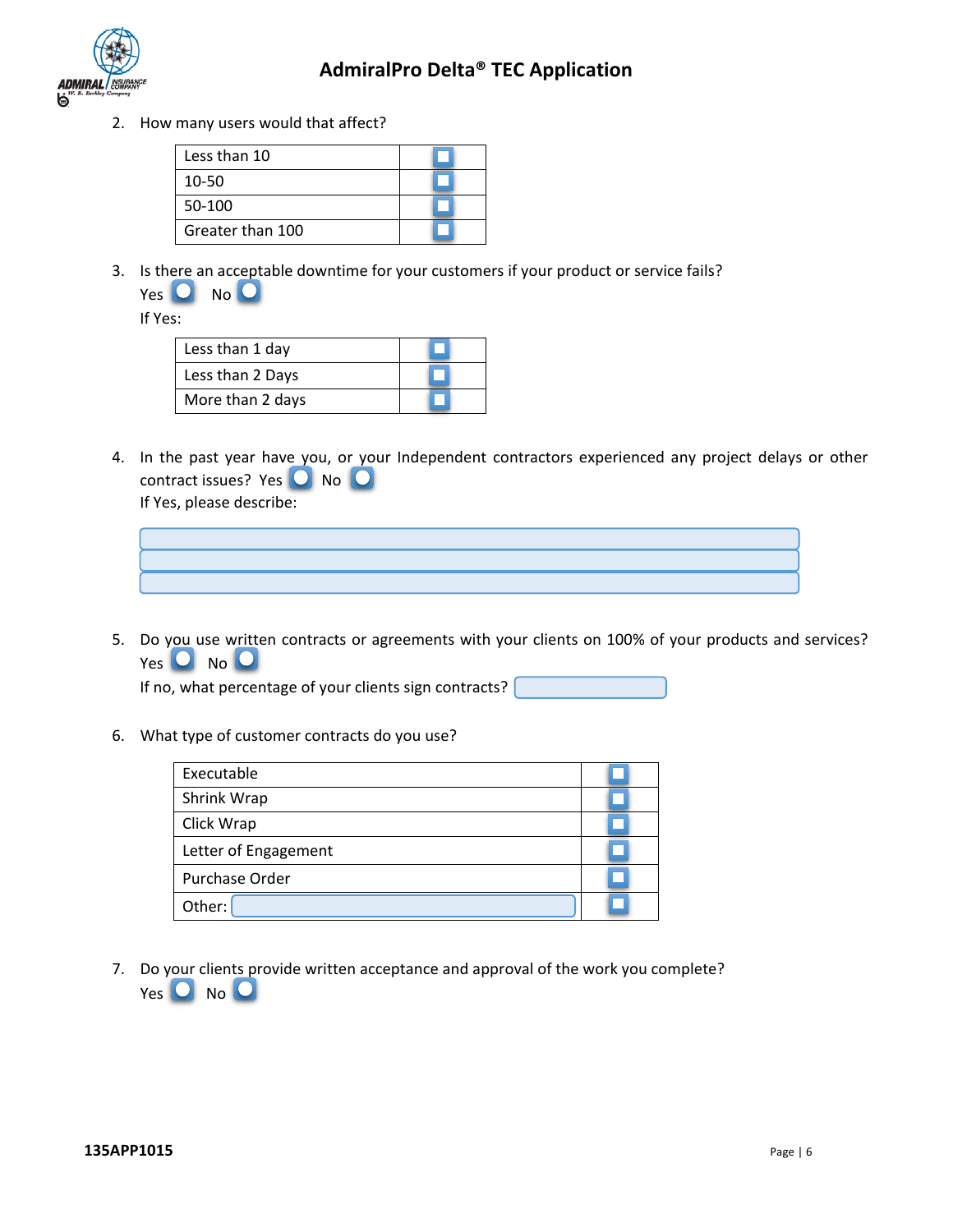

8. Could the failure of your product or service result in damage to, or destruction of, physical property?  $Yes$   $O$  No  $O$ 

If Yes, please describe:

9. Could the failure of your product or service result in bodily injury or loss of life?  $Yes$   $O$   $No$   $O$ 

| If Yes, please describe: |  |
|--------------------------|--|
|                          |  |
|                          |  |
|                          |  |

- 10. What percentage of your revenue comes from the sale of a product or software developed by another company?
- 11. Is all software development work for others documented and tested before deployment?  $Yes$   $O$   $No$   $O$
- 12. Have you discontinued any software, product, or service in the last 5 years? Yes  $\overline{O}$  No  $\overline{O}$ If Yes, have you continued to provide maintenance services after discontinuance?  $Yes$   $O$  No  $O$

| Please describe: |  |  |  |
|------------------|--|--|--|
|                  |  |  |  |
|                  |  |  |  |
|                  |  |  |  |

- **E. History**
- 1. Has any insurer declined, cancelled, or non-renewed any similar insurance for which you are applying? Yes  $O$  No  $O$

If Yes, please provide complete details:

2. Have any claims, suits, or regulatory proceedings been made or brought against you during the past five years? Yes  $\overline{O}$  No  $\overline{O}$ 

If Yes, please provide complete details: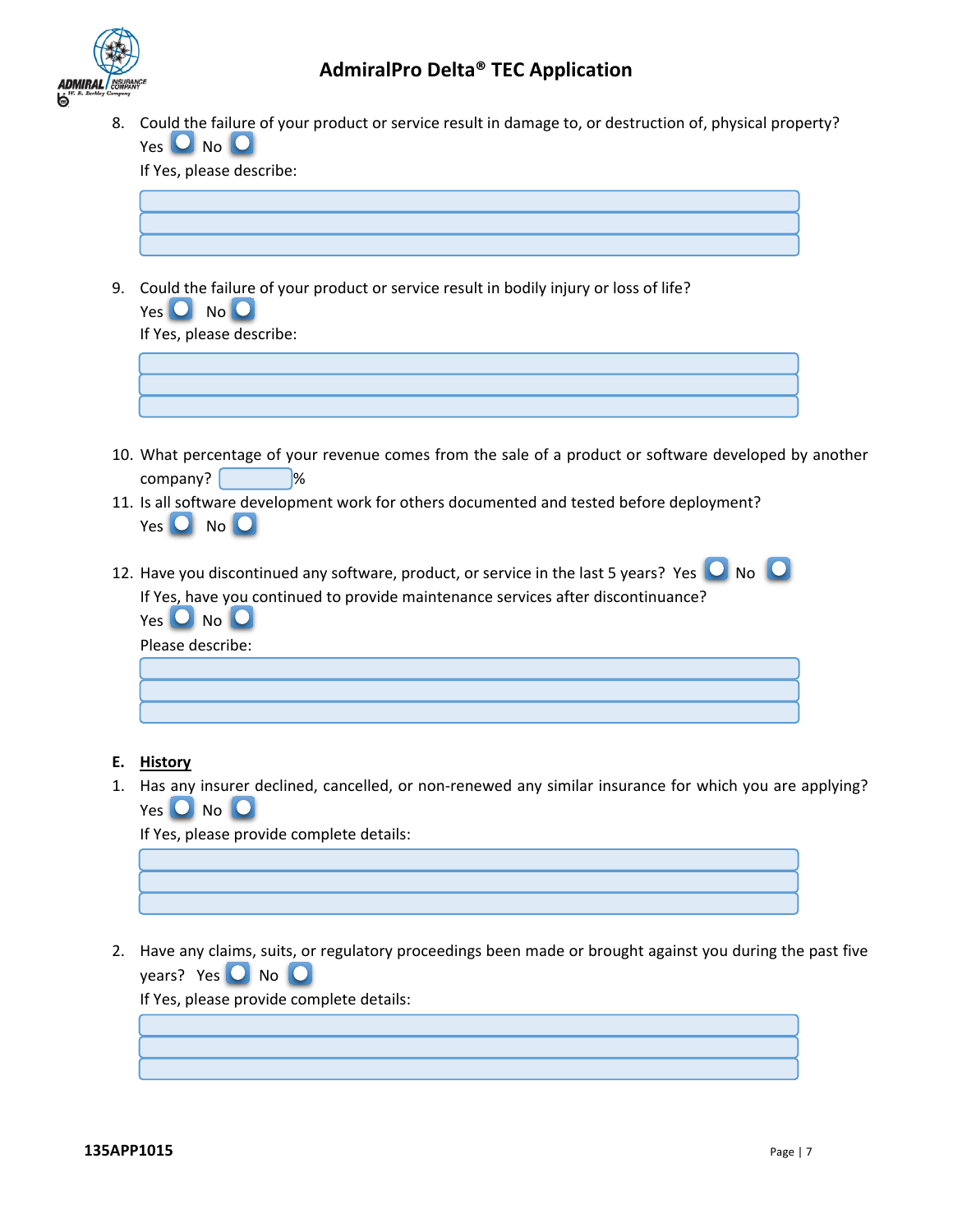

- 3. Are you aware of any actual or alleged fact, circumstance, situation, error or omission that might give rise to a claim or regulatory proceeding against you? Yes  $\overline{O}$  No  $\overline{O}$ If Yes, please provide complete details:
- 4. Have you attached five years of currently valued carrier loss runs? Yes  $\bigcirc$  No  $\bigcirc$
- 5. Are you interested in having General Liability insurance offered in combination with this Tech E&O/Cyber policy for which you are applying? Yes  $\bigcirc$  No  $\bigcirc$ If Yes, please complete the General Liability supplemental application.

#### **F. Network Security & Data Privacy**

1. How many of the following comprise your IT network and systems?

| Servers                                       |  |
|-----------------------------------------------|--|
| <b>Desktop Computers</b>                      |  |
| Laptop Computers                              |  |
| Mobile Devices (Including Tablets and Phones) |  |
| <b>Wearable Devices</b>                       |  |

- 2. How many users are authorized to connect to your IT network and systems?
- 3. Please describe your network security safeguards including any software solutions, physical security, etc:
- 4. Please describe security procedures used to secure, monitor, and track mobile hardware:
- 5. Do you have a full time IT security manager? Yes  $\overline{O}$  No  $\overline{O}$
- 6. Who manages your IT networks and systems?

| In-House Personnel |  |
|--------------------|--|
| Vendor             |  |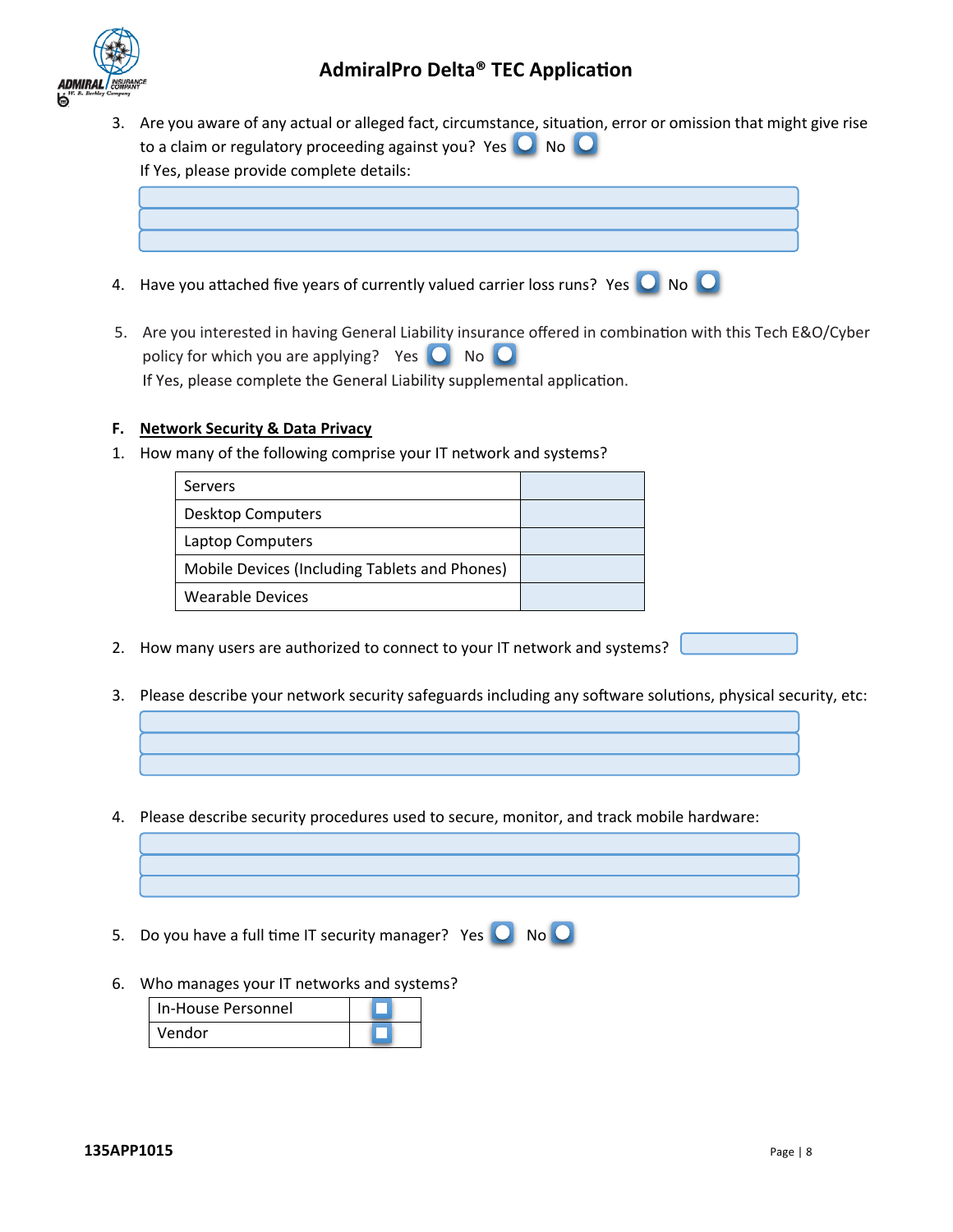

7. Please indicate all IT risk management elements Implemented by you or your vendor:

| <b>Access Restrictions</b>         | Hot Site                   |  |
|------------------------------------|----------------------------|--|
| <b>Anti-Virus Scanning</b>         | Load Balancers             |  |
| <b>Automated Security Scanning</b> | <b>Proxy Servers</b>       |  |
| <b>Network Intrusion Detection</b> | <b>Security Audits</b>     |  |
| Encryption                         | Secure Remote Capabilities |  |
| Firewall                           | Others:                    |  |

- 8. Do you test your network security to ensure effectiveness of your technical controls as well as procedures for responding to network security incidents? Yes  $\bigcirc$  No If Yes, how frequently?
- 9. Do you do network security penetration testing? Yes  $\bigcirc$  No  $\bigcirc$ If Yes, please describe how you correct unfavorable results:
- 10. Do you host or store sensitive information (medical records, financial records, protected personal information)? Yes  $\Box$  No  $\Box$
- 11. Is all sensitive and/or confidential information encrypted when stored on your organization's databases, servers, and data files? Yes  $\Box$  No  $\Box$ If no, is this sensitive data segregated from other data or under restricted access?  $Yes$   $O$   $No$   $O$
- 12. Is remote access encrypted? Yes  $\overline{O}$  No  $\overline{O}$
- 13. Do you require all information stored on your networks to be encrypted? Yes  $\bigcirc$  No  $\bigcirc$
- 14. Is data encrypted in transit between networks? Yes  $\overline{O}$  No  $\overline{O}$
- 15. Are all employees or contractors that have access to personal information (protected by privacy law) subject to background and reference checks? Yes  $\Box$  No  $\Box$
- 16. Do you have a privacy policy? Yes  $\Box$  No  $\Box$ If Yes, has it been reviewed by legal representation? Yes  $\bigcirc$  No  $\bigcirc$
- 17. Do you have a formal, documented Information security policy that all employees are required to read and verify receipt of such policy? Yes  $\bigcirc$  No  $\bigcirc$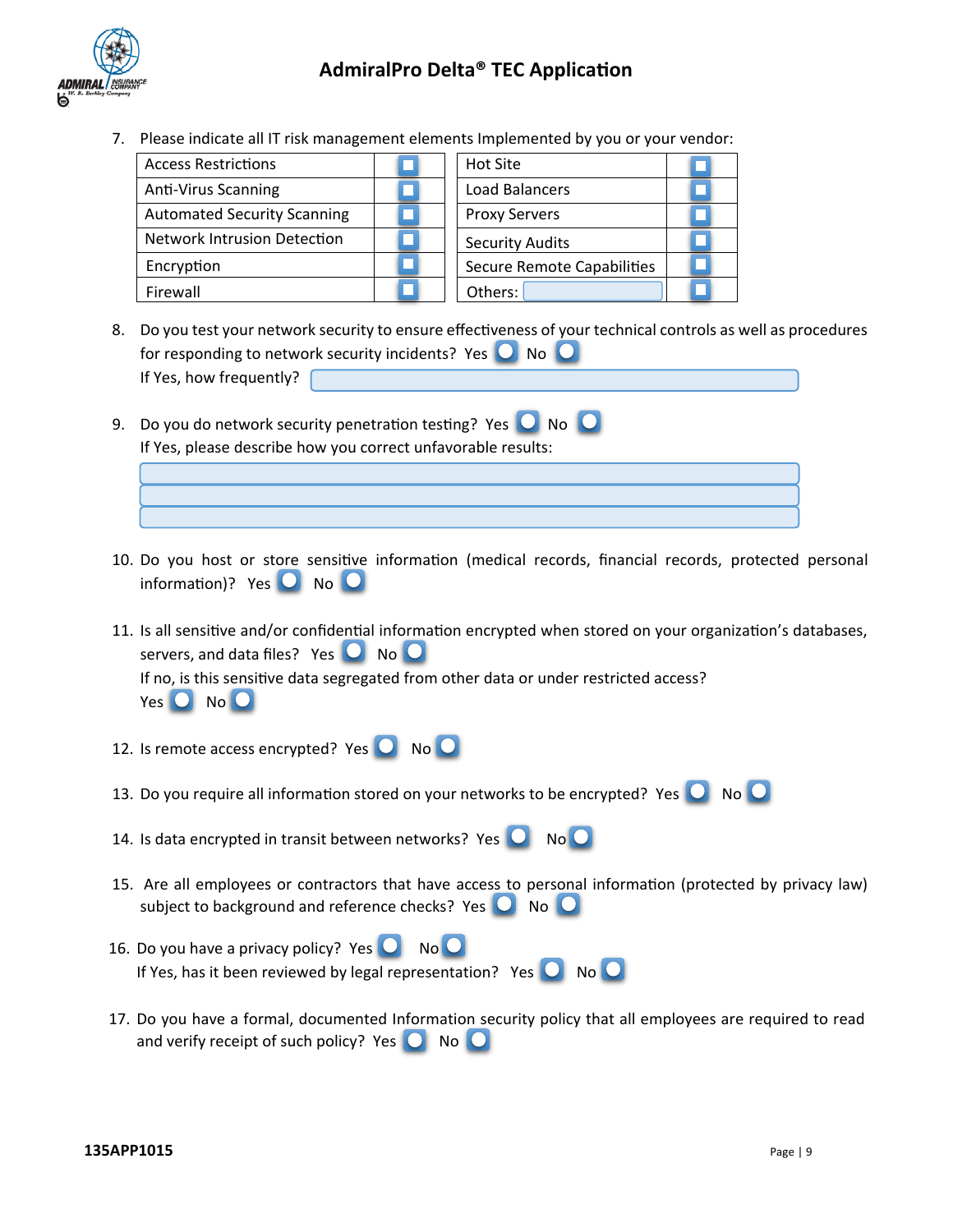

г

## **AdmiralPro Delta® TEC Application**

- 18. Do you have a formal data destruction policy in place for data and documents no longer needed by your organization? Yes  $\bigcirc$  No $\bigcirc$
- 19. How long do you retain personal information which is protected by privacy law?
- 20. Do you use any physical security controls to prevent unauthorized access to networks and data?  $Yes$   $O$  No  $O$

If Yes, please describe such controls:

| 21. Do you backup computer systems and data? Yes $\Box$ No $\Box$                                                                                                                        |  |
|------------------------------------------------------------------------------------------------------------------------------------------------------------------------------------------|--|
| If Yes, how often are backups performed?<br>Are backups stored at an off-site location? Yes<br>No Q                                                                                      |  |
| 22. Do you have a written disaster recovery plan? Yes $\Box$<br>No O                                                                                                                     |  |
| 23. Do you have a formal software patch management program in place? Yes<br>No <sup>O</sup>                                                                                              |  |
| 24. Are your networks actively monitored? Yes<br>No C<br>If Yes, by whom and how frequently?                                                                                             |  |
| 25. Does applicant use a cloud provider for data storage? Yes $\Box$<br>No O                                                                                                             |  |
| 26. Do you require 3 <sup>rd</sup> parties to whom you entrust sensitive data to contractually agree to data safeguards<br>at least equivalent to your own? Yes $\Box$<br>N <sub>O</sub> |  |
| 27. Are your operations subject to the Health Information Portability & Accountability Act?<br>Yes $\bigcup$<br>No C                                                                     |  |
| If Yes, describe how you remain HIPAA compliant:                                                                                                                                         |  |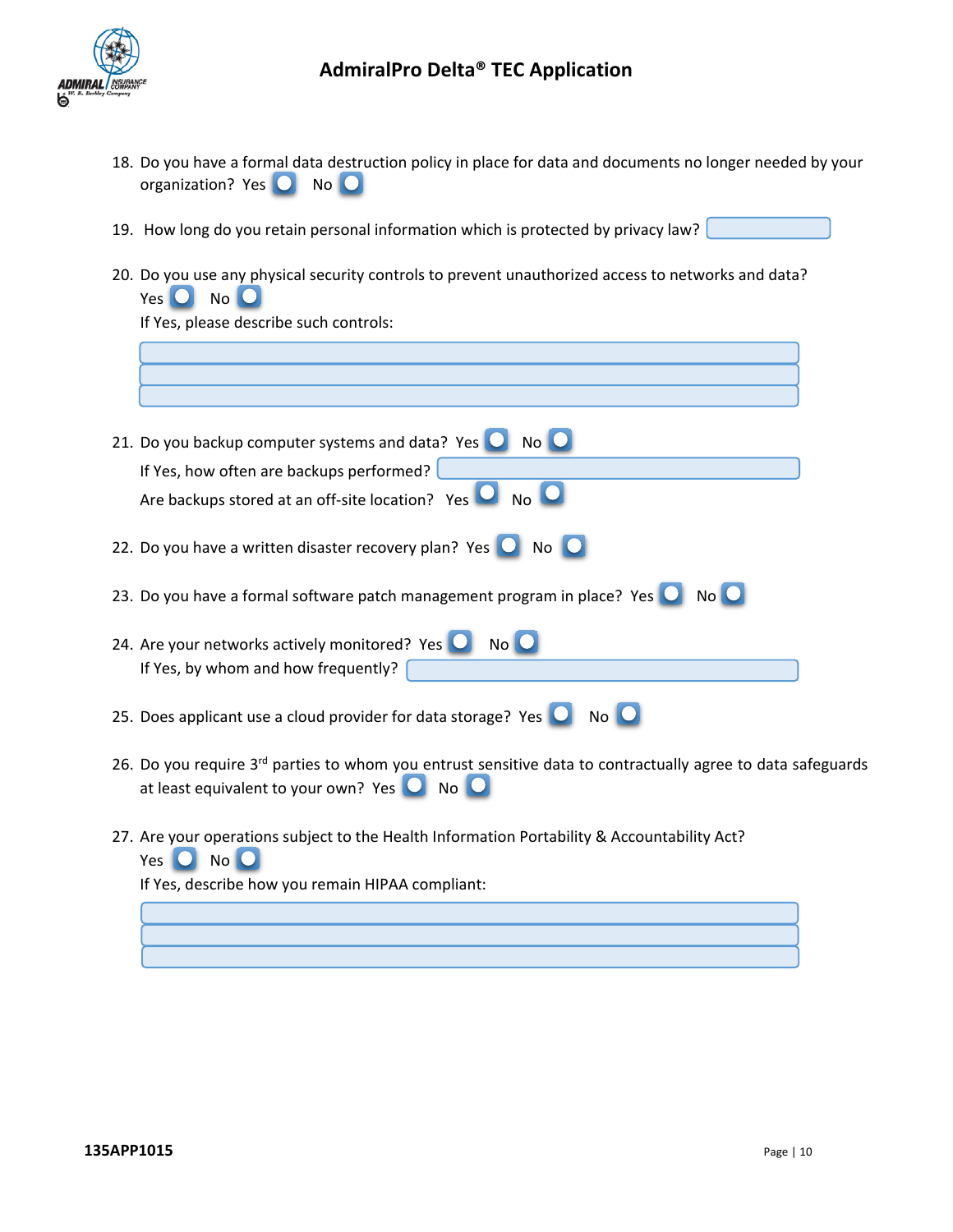28. Is your organization compliant with the Payment Card Industry Data Security Standards (PCI DSS)?

| Yes | No |  |
|-----|----|--|
|     |    |  |

Yes **O** No **O** 

If Yes, please indicate your certification level:

What was the date of last assessment:

- 29. Do you outsource all of your payment processing? Yes  $\bigcirc$  No  $\bigcirc$ If Yes, do you require the processor to indemnify you for their security breaches? Yes  $\bigcirc$  No  $\bigcirc$
- 30. In the past five years have you experienced any network breaches? Yes  $\bigcirc$  No  $\bigcirc$
- 31. In the past five years have you been required by privacy law to notify any individual that their personal information had been subject to a privacy breach or potential privacy breach?

If Yes, please provide complete details, i.e. how many individuals were notified, was there an actual privacy breach (versus potential breach), who discovered the breach, what was the source of the breach and have you made any changes to your network security policies as a result of such breach or potential breach?



- 32. In the past five years have you notified any business that their confidential business information was the subject of a privacy breach or potential privacy breach? Yes  $\bigcirc$  No  $\bigcirc$
- 33. In the event of a complete loss of, or access to, proprietary data how long would it take you to recreate such data?

Please describe the process to recreate such data: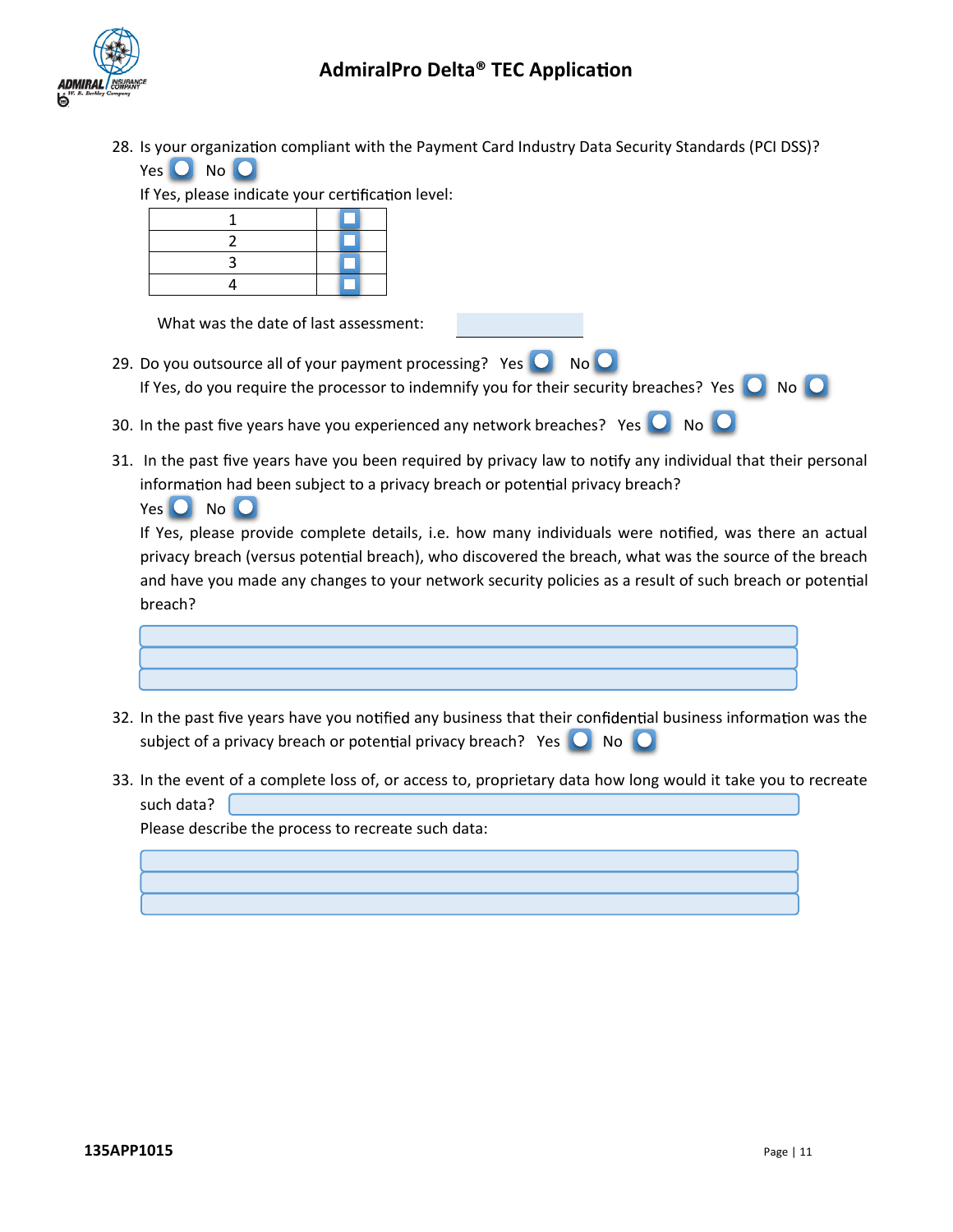

### **G. Media**

1. List all owned mobile applications and the app stores in which they're available:

| <b>Mobile Applications</b> | <b>App Store</b> |  |  |  |  |
|----------------------------|------------------|--|--|--|--|
|                            |                  |  |  |  |  |
|                            |                  |  |  |  |  |
|                            |                  |  |  |  |  |
|                            |                  |  |  |  |  |
|                            |                  |  |  |  |  |
|                            |                  |  |  |  |  |

2. Does the applicant use media materials provided by others? This includes music, graphics, video clips, etc. Yes  $O$  No  $O$ 

If Yes, does the applicant always obtain necessary rights, licenses, and releases for the use of such materials? Yes O No O

3. Describe your procedures for removing defamatory, infringing, or damaging materials from your website and mobile applications:



4. Do you send any electronic advertising content to outside parties regarding your products or services or the products or services of your clients? Yes  $\bigcirc$  No  $\bigcirc$ 

If Yes, what media do you use for such advertising?

| <b>SMS Text Messaging</b> |  |
|---------------------------|--|
| <b>Phone Calls</b>        |  |
| Email                     |  |
| Others:                   |  |

- 5. Do you always obtain the appropriate permission from recipients of your advertisements when such permission is required by law? Yes  $\bigcirc$  No  $\bigcirc$
- 6. Do you operate or support any sweepstakes, contests or similar promotions whether web based or not? Yes O No O

If Yes, please describe: